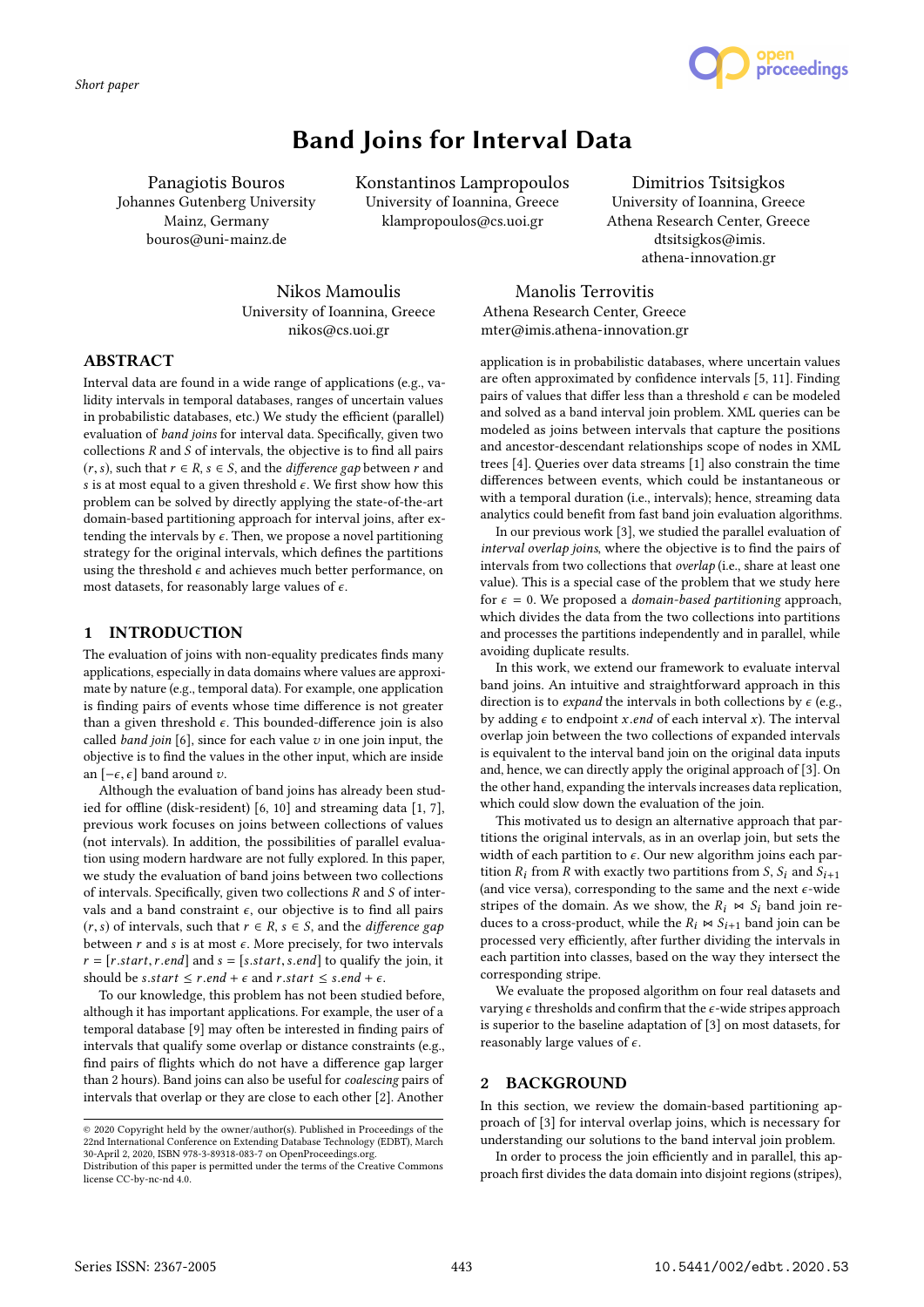

1 Figure 1: Example of domain-based partitioning

stripe and assign each interval to all stripes that the interval overlaps. Hence, an interval may span multiple partitions. After – *n* CPU cores à *k* = *n* partitions  $\frac{m}{2}$  in  $\frac{m}{2}$  and  $\frac{m}{2}$ two input collections R and S, we then define one partition per<br>
stripe and assign each interval to all stripes that the interval this *partitioning phase*, partition  $R_i$  (respectively,  $S_i$ ) includes all intervals from *P* (respectively, *S*) which overlap the *i*-th string the union of which covers the entire domain. For each of the intervals from  $R$  (respectively,  $S$ ) which overlap the *i*-th stripe. During the join phase, each partition  $R_i$  only has to be joined with the corresponding partition  $S_i$ . Moreover, each of the  $R_i \bowtie S_i$ <br>partition-to-partition ions can be evaluated independently from partition-to-partition joins can be evaluated independently from the others and the joins can be processed in parallel. Figure 1(a) illustrates an exemplary domain partitioning to four stripes and two intervals;  $r \in \overline{R}$  is assigned to partitions  $R_1, R_2$ , and  $R_3$  and  $s \in S$  is assigned to partitions  $S_1$  and  $S_2$ .

However, a brute-force implementation of the join phase may produce duplicate results. For example, in Figure 1(a), join pair  $(r, s)$  would be reported by both  $R_1 \bowtie S_1$  and  $R_2 \bowtie S_2$ . Duplicates can be avoided by reporting a pair  $(r, s)$  in a partition-to-partition join  $R_i \Join S_i$  only if at least one of r or s starts inside the *i*-th stripe. Otherwise, the pair would also be detected in the join of a previous stripe. Hence, in our example, pair  $(r, s)$  is reported by  $R_1 \Join S_1$ , but the pair is *pruned*, after being detected by  $R_2 \Join S_2$ .

Instead of eliminating duplicates this way, the approach of [3] goes one step further, by avoiding the generation of such duplicates overall. The idea is to further divide each partition  $R_i$ into three *mini-partitions*  $R_i^A$ ,  $R_i^B$ , and  $R_i^C$ ;  $R_i^A$  takes all intervals in  $R_i$ , which then  $R_i$  $R_i$  which start in stripe i,  $R_i^B$  takes all intervals in  $R_i$  which start<br>helper stripe i and and incidentaire is not  $P_i^C$  takes all intervals before stripe *i* and end inside stripe *i*, and  $R_i^C$  takes all intervals<br>that start before stipe *i* and end after stripe *i* Figure 1(b) shows that start before stipe *i* and end after stripe *i*. Figure 1(b) shows<br>examples of three intervals from  $P_2$  that go to different miniexamples of three intervals from  $R_2$  that go to different minipartitions. Now, each  $R_i \bowtie S_i$  can be computed by performing 5  $min\text{-}joins$  between the mini-partitions, as shown in Figure 2:

- $R_i^A \bowtie S_i^A$ <br>•  $R_A^A \bowtie S_B^B$ is computed as a typical interval overlap join;
- $R_i^A \bowtie S_i^B$  and  $R_i^B \bowtie S_i^A$ <br>an interval join, where are computed as a special case of an interval join, where the start point of every interval in  $R_i^A$  (resp.  $S_i^A$ ) [3].  $\frac{B}{B}$  (resp.  $R_i^B$ ) precedes all start points of all intervals in  $A$  (resp.  $S_A^A$ ) [2]
- $R_i^A$  (resp.  $S_i^A$ ) [3].<br>
  $R_i^A \bowtie S_i^C$  and  $R_i^C \bowtie S_i^A$ <br>
computation requires no are cross products, hence their computation requires no comparisons;
- $R_i^B \Join S_i^B, R_i^B \Join S_i^C, R_i^C \Join S_i^B$ , and  $R_i^C \Join S_i^C$  do not have to be computed because they would produce duplicate join to be computed because they would produce duplicate join results (guaranteed to be found in previous stripes).

Mini-joins are evaluated by an optimized version of a forward scan algorithm based on plane-sweep (also proposed in [3]).

# 3 EVALUATING BAND JOINS

#### 3.1 Evaluation based on interval overlap joins

As discussed in the Introduction, a baseline evaluation algorithm for interval band joins transforms the problem to an interval overlap join. For this purpose, it expands the intervals from both input collections by  $\epsilon$ . Without loss of generality, each interval  $r \in R$  and  $s \in R$  becomes  $r' = [r.start, r.end + \epsilon]$  and  $s' =$ 



Figure 2: Breakdown of  $R_i \bowtie S_i$  into mini-joins

[s.start, s.end +  $\epsilon$ ], respectively. We can easily show that if r' overlang s' then s start  $\epsilon$  r end +  $\epsilon$  and r start  $\epsilon$  s end +  $\epsilon$  hold overlaps s' then s.start  $\leq$  r.end +  $\epsilon$  and r.start  $\leq$  s.end +  $\epsilon$  hold, i.e., pair  $(r, s)$  satisfies the band join predicate.

This baseline can be straightforwardly implemented using the approach of [3]. The expansion of the input intervals takes place before they are assigned to the partitions, while the mini-joins breakdown operates exactly as discussed in the previous section.

#### 3.2 Evaluation on  $\epsilon$ -wide partitions

Despite its simplicity, the baseline exhibits two shortcomings. First, due to expanding intervals by  $\epsilon$ , data replication increases (compared to the replication in the overlap interval join problem). This increases the cost of the partition-to-partition joins. The second drawback is that the domain-based partitioning is agnostic to the input parameter  $\epsilon$ . For instance, a pair of intervals located at the two different ends of a stripe may not qualify the band join predicate; nevertheless, they need to be checked.

To address these issues, we next propose our second solution for band joins. The key idea of the method is to split the domain into disjoint ranges (stripes), such that the width of each stripe is  $\epsilon$  (in case the domain cannot be divided exactly by  $\epsilon$ , the last stripe is narrower). The input intervals from  $R$  (resp.  $S$ ) are not expanded, but directly assigned to every partition  $R_i$  (resp.  $S_i$ ) they intersect as described in Section 2 they intersect, as described in Section 2.

Since the width of each stripe *i* is (at most)  $\epsilon$ , it is guaranteed that every pair of interval  $(r, s)$  with  $r \in R_i$ ,  $s \in S_i$  forms a<br>result of the band join. In other words, r end +  $s \leq s$  start or result of the band join. In other words,  $r.end + \epsilon < s.start$  or s.end +  $\epsilon$  < r.start cannot hold; otherwise, r and s would not have been assigned to the same partition. Hence, we can directly report all pairs  $(r, s)$  with  $r \in R_i$ ,  $s \in S_i$  as results. However, the same pair of intervals could co-exist in other stripes as well (e.g. same pair of intervals could co-exist in other stripes as well (e.g., the  $(i - 1)$ -th and/or the  $(i + 1)$ -th). Therefore, as in the interval overlap join case, we should only report a pair if it is not a join result in a previous stripe, i.e., if at least one of r or s start inside stripe *i*. To avoid this test, we can divide each partition  $R_i$  (and  $S_i$ )<br>again into three mini-partitions  $R_A B_B C$  (and  $S_A S_B C$ ) as again into three mini-partitions  $R_i^A$ ,  $R_i^B$ ,  $R_i^C$  (and  $S_i^A$ ,  $S_i^B$ ,  $S_i^C$ ), as explained in Section 2 and then evaluate all  $R_A^A \bowtie S_i^A$ ,  $R_A^A \bowtie S_i^B$ <br> $R_B^B \bowtie S_A^A$   $R_A^A \bowtie S_A^C$  and  $R_A^C \bowtie S_A^A$  mini-joing as cross-products ,  $R_i^B \bowtie S_i^A$ ,  $R_i^A \bowtie S_i^C$ , and  $R_i^C \bowtie S_i^A$  mini-joins as *cross-products*.<br>However, we are not done yet. There could also be band ion

However, we are not done yet. There could also be band join results  $(r, s)$ , such that r ends in stripe i, s starts in stripe  $i + 1$ and  $r.end + \epsilon \leq s.start$  (and the symmetric case). The current decomposition has no explicit partition for all intervals that end in stripe *i*, i.e., the mini-partition  $R_i^A$  does not distinguish between<br>the intervals  $r \in R$  that end in stripe *i* from those that end after the intervals  $r \in R$  that end in stripe *i* from those that end after<br>tripe *i*. To this end, we define an *additional* mini-partition  $R^{A_1}$ stripe *i*. To this end, we define an *additional* mini-partition  $R_i^{A1}$ ,<br>which contains the intervals  $r \in R$ , that both *start* and *end* inside which contains the intervals  $r \in R_i$  that both *start* and *end* inside<br>string *i*. Mini-partition  $R^{A_1}$  is a subset of  $R^A$ , but their contents stripe *i*. Mini-partition  $R_1^{A1}$  is a subset of  $R_1^A$ , but their contents<br>are sorted differently to enhance the join evaluation, as we discusse are sorted differently to enhance the join evaluation, as we discuss in the next paragraph. Figure 3 shows examples of four intervals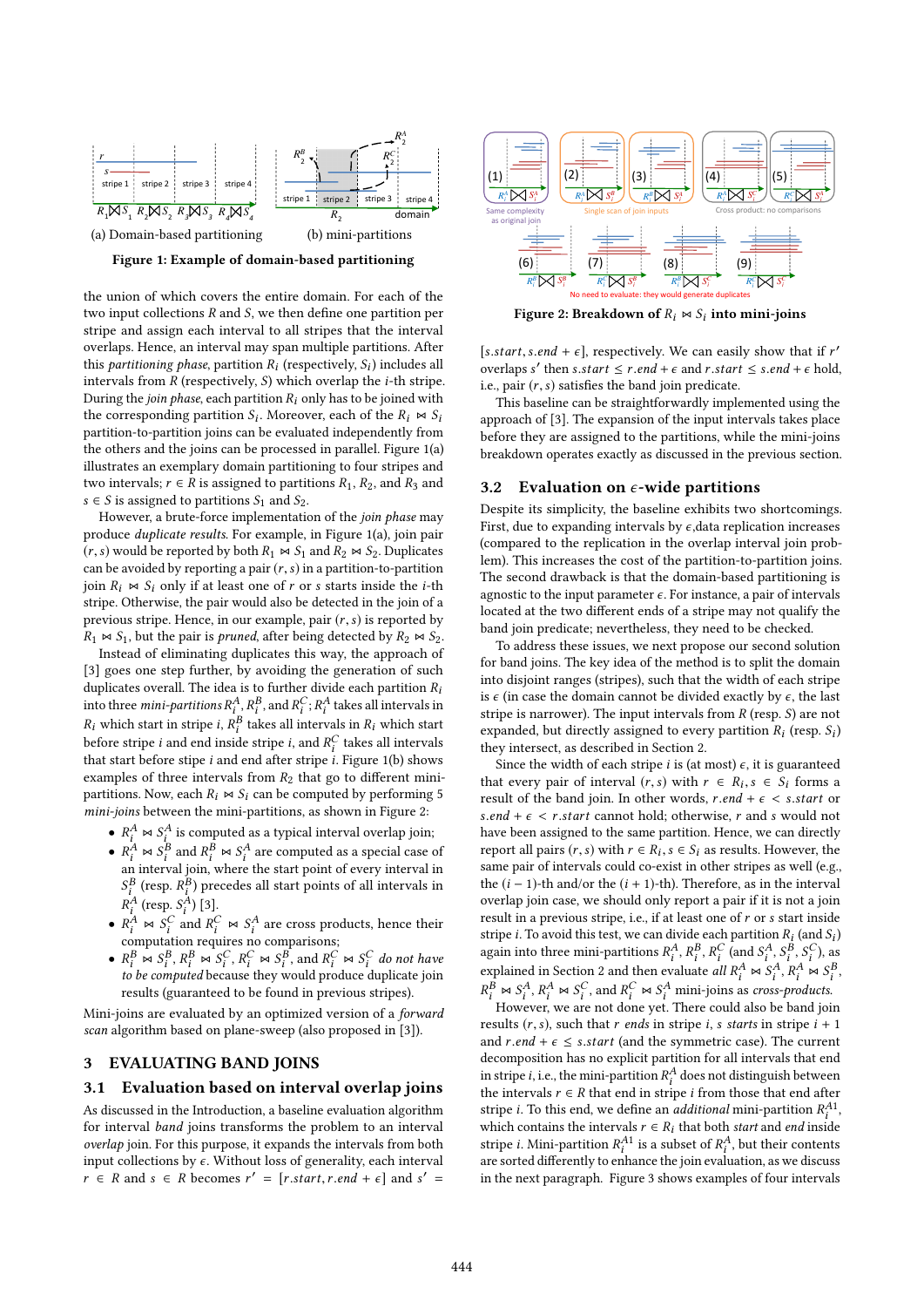

Figure 3: Mini-partitions for band joins



Figure 4: Mini-joins breakdown in band joins

which are assigned to  $R_2^A$ ,  $R_2^B$ ,  $R_\zeta^C$ , and  $R_2^{A1}$ . Observe that intervals which are assigned to  $R_2^{A_1}$  are also assigned to  $R_2^{A_2}$ .<br>In Figure 4, we illustrate the set of mini-joins the

In Figure 4, we illustrate the set of mini-joins that have to be evaluated by the new algorithm. Besides the 5 cross-products between mini-partitions in the same stripe, we have to perform four mini-joins  $R_1^{A1} \bowtie S_{i+1}^A$ ,  $R_i^B \bowtie S_{i+1}^A$ ,  $S_1^A \bowtie R_{i+1}^A$ ,  $S_i^B \bowtie R_{i+1}^A$ ,<br>at every pair *i* and *i* + 1 of neighboring partitions. All these at every pair *i* and  $i + 1$  of neighboring partitions. All these<br>mini-joins can be evaluated efficiently in a similar manner as mini-joins can be evaluated efficiently in a similar manner as mini-join  $R_i^B \bowtie S_i^A$ <br>trated in Figure 2). of the interval overlap join problem (illustrated in Figure 2). Specifically, the intervals in mini-partitions in mini-partitions  $R_1^A$  and  $S_1^A$  are sorted by *r*.start and *s*.start,<br>respectively. Then at each of the four mini-joins, we can compute  $A^1$ ,  $R^B$ ,  $S^A$ ,  $S^B$  are sorted by *r.end* or *s.end* and the intervals<br>i. mini positions  $R^A$  and  $S^A$  are sorted by *n* start and a start respectively. Then, at each of the four mini-joins, we can compute the result by concurrently scanning the join inputs only once.

Consider, for instance, the mini-join between  $R_i^{A1}$  (sorted by<br>and and  $S_A^A$  (control by untant). We find shock whatken u and t r.end) and  $S_{i+1}^A$  (sorted by r.start). We first check whether r.end+<br>c  $\geq$  2 s start halds fan the first n in  $P^{A_1}$  and the first s in  $S^A$ .  $\epsilon \geq s.start$  holds for the first r in  $R_i^{A1}$  and the first s in  $S_{i+1}^{A}$ . If  $\epsilon \geq$  s.start holds for the first  $\ell$  in  $\kappa_i$  and the first s in  $\upsilon_{i+1}$ . If<br>so,  $(r, s)$  is a band join result. At the same time, we can conclude<br>that for all intervals  $r'$  that follow r in  $R^{A_1}$  ( $r'$  s) is al that for all intervals r' that follow r in  $R_1^{A_1}$ ,  $(r', s)$  is also a band<br>ioin result since r' and  $\ge r$  and holds (due to sorting). Note that join result, since  $r'$  *end*  $\ge r$  *end* holds (due to sorting). Note that all these join results are generated without any comparisons all these join results are generated without any comparisons. Afterwards, we advance to the next interval  $s \in S_t^A$  and repeat<br>the test r and  $\pm \epsilon > s$  start. If the test is negative, we advance the test r.end +  $\epsilon \geq s.start$ . If the test is negative, we advance<br>to the next interval  $r \in P^{A1}$  and repeat the test etc. As soon as to the next interval  $r \in R_1^{A1}$  and repeat the test, etc. As soon as either r or s is out of bounds i.e., the input mini-partitions are either r or s is out of bounds, i.e., the input mini-partitions are<br>fully scanned, the join algorithm terminates fully scanned, the join algorithm terminates.

For example, in Figure 5, we first consider intervals  $r_1$  and  $s_1$ . As  $r_1$  end  $+ \epsilon \geq s_1$  start holds, all intervals in  $R_1^{A1}$  form band<br>ioin pairs with s. Next, we examine so and repeat the test to join pairs with  $s_1$ . Next, we examine  $s_2$  and repeat the test to find again that  $r_1$  and  $\pm c \geq s_2$  start. Hence, we also report all find again that  $r_1$ .end +  $\epsilon \geq s_2.start$ . Hence, we also report all intervals in  $R_1^{A1}$  paired with  $s_2$  as band join results. However, when we advance to  $s_2$ , we observe that  $r_1$ , and  $\pm \epsilon \leq s_2$  start. when we advance to  $s_3$ , we observe that  $r_1$  end  $+ \epsilon < s_3$  start,<br>so  $(r, \epsilon_2)$  is not a join result. At this point, we consider the next so  $(r_1, s_3)$  is not a join result. At this point, we consider the next intervals r from  $R_i^{A1}$  while r.end+ $\epsilon < s$ .start holds and stop at r<sub>3</sub>, where we have r<sub>3</sub> end +  $\epsilon > s_3$ .start. Again, we report join pairs where we have  $r_3$  end +  $\epsilon \geq s_3$  start. Again, we report join pairs  $(r_3, s_3)$  and  $(r_4, s_3)$  and advance to  $s_4$ . Since  $r_3$  end  $+\epsilon < s_4$  start, we finally advance to  $r_4$ ; since,  $r_4$  end  $+ \epsilon \geq s_4$  start holds, we report join pair  $(r_4, s_4)$ . At this point, both mini-partitions are completely scanned and the algorithm terminates.

The number of comparisons conducted by the above algorithm (applied for all mini-joins which are not cross products) equals



Figure 5: Mini-join between neighboring partitions

Table 1: Statistics of datasets

|                           | <b>INFECTIOUS</b> | <b>BOOKS</b> | <b>TAXIS</b> | WEBKIT        |
|---------------------------|-------------------|--------------|--------------|---------------|
| Cardinality               | 415.912           | 2.312.602    | 14, 212, 261 | 2,347,346     |
| Domain duration (secs)    | 6,946,360         | 31, 507, 200 | 2,592,000    | 461, 829, 284 |
| Distinct domain points    | 81,514            | 5.330        | 2,229,932    | 174.471       |
| Shortest interval (secs)  | 20                |              |              |               |
| Avg. interval dur. (secs) | 20                | 2.201.320    | 685          | 33, 206, 300  |
| Longest interval (secs)   | 20                | 31,406,400   | 1,816,164    | 461, 815, 512 |

the total number of intervals in its two inputs (e.g.,  $|R_1^{A_1}| + |S_{i+1}^{A}|$ ), which means that mini-ioins are evaluated very efficiently. which means that mini-joins are evaluated very efficiently.

Parallel evaluation. As shown in [3], the best approach to parallelize interval joins based on domain-based partitioning is to treat every mini-join as an independent task. Each task is scheduled to one of the available CPU threads. To maximize load balancing, the tasks are greedily assigned to threads in decreasing order of their expected costs (based on the size of the involved partitions).

#### 4 EXPERIMENTAL EVALUATION

Our evaluation was conducted on a machine with 384 GBs of RAM and a dual Intel(R) Xeon(R) CPU E5-2630 v4 clocked at 2.20GHz. All methods were implemented in C++, compiled using gcc (v4.8.5) with flags -O3, -mavx and -march=native. We activated hyper-threading, allowing us to run up to 40 threads and used OpenMP for multi-threaded processing. Every interval contains two 64-bit domain point attributes (i.e., start and end) while the workload accumulates the number of result pairs. All data reside in main memory.

Methods. We compare our  $\epsilon$ -wide partitioning join (denoted by  $\epsilon$ -WIDE) to the baseline (denoted by BSL). In addition, we include a version of BSL (denoted by  $\epsilon$ -BSL), which uses  $\epsilon$ -wide domain partitions, but it conducts an overlap join using the extended intervals, instead of the method described in Section 3.2. Both variants of the baseline use our optimized forward scan based plane sweep method from [3] and all our optimizations to improve load balancing in domain-based partitioning.

Datasets. Table 1 details our 4 real-world experimental datasets. INFECTIOUS [8] stores contact intervals between visitors at an exhibition at the Science Gallery in Dublin from 2009/05 to 2009/07. BOOKS [3] includes periods of book lent outs at Aarhus public libraries in 2013 (https://www.odaa.dk). TAXIS (https://www1.nyc.gov/site/tlc/index.page) stores durations of taxi trips in NYC, in Jan 2013. WEBKIT [3] records durations of file versions in the git repository of the Webkit project from 2001 to 2016 (https://webkit.org).

Tests. To assess the performance of the methods, we measure their response time while varying (i) threshold  $\epsilon$  as a fraction of the domain duration inside {0.001, <sup>0</sup>.005, <sup>0</sup>.01, <sup>0</sup>.05, <sup>0</sup>.1} and (ii) the number of available CPU threads inside {5, <sup>10</sup>, <sup>15</sup>, <sup>20</sup>, <sup>25</sup>, <sup>30</sup>, <sup>35</sup>, <sup>40</sup>}. We also experimented with uniformly sampled subsets of the dataset as  $R$  and set the entire dataset as  $S$ ; for this purpose, we varied the  $|R|/|S|$  ratio inside  $\{0.25, 0.5, 0.75, 1\}.$ 

Results. Figures 6-8 summarize our experimental results. When varying  $\epsilon$ , we observe the following. First,  $\epsilon$ -WIDE is consistently faster than  $\epsilon$ -BSL. This shows that applying the mini-joins